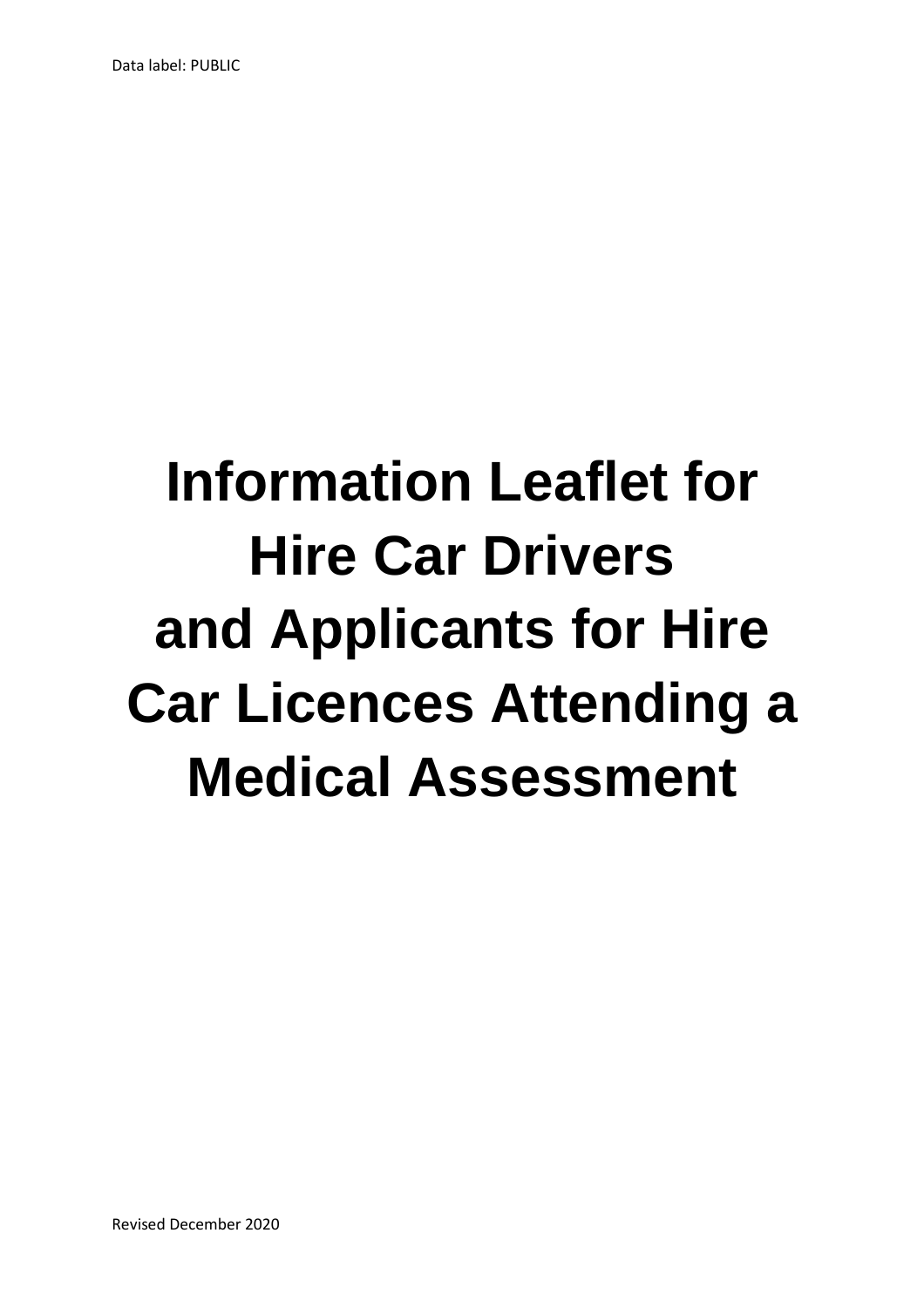# **Information Leaflet for Hire Car Drivers Attending a Medical Assessment**

#### **Why is this medical assessment necessary?**

As licensing authority, the council has determined that hire car drivers should have their medical fitness to drive assessed against the Group 2 standards applied by DLVA. This standard requires drivers between the ages of 45 and 65 to undergo a medical examination to determine their fitness to drive at 5 yearly intervals. Over the age of 65 drivers are required to be medically assessed annually. In addition, the council may require that younger drivers be medically assessed depending on their response to the health questions on the application form. After the initial medical assessment, the doctor may require you to be assessed more regularly if necessary. You may also be referred for an additional medical assessment if there has been any change in your medical history since your last medical assessment.

You can view the standards in the document entitled "Assessing fitness to drive: a guide for medical professionals" published by DVLA which is available to view at

https://www.gov.uk/government/publications/assessing-fitness-to-drive-a-guide-for-medicalprofessionals

## **Applicants for new licences**

It is council policy that new applicants for hire car driver's licences must be certified fit to drive a hire car for a minimum period of one year. If you are a new applicant you should discuss your medical history and the application of the Group 2 standards with your GP prior to submitting your application as additional tests may require to be arranged by your doctor before you can be certified as fit to drive a hire car. You should bring any additional information which your doctor obtains to the medical assessment.

It may be that due to your medical history the doctor is unable to certify you as fit to drive for this period. This could be because they require further medical information or the results of tests. If this is the case, you will be issued with a certificate indicating that you are unfit to drive hire cars. You will be asked to sign a document to confirm the outcome of the medical assessment. If you are not certified as fit to drive a hire car, you should discuss this with your own GP and it may be that additional tests can be arranged, and you can reapply for a licence at a later stage. Please contact the Licensing Team if you wish to disuss this.

#### **Who will I see?**

You will be seen by a council appointed medical examiner (doctor) who is an independent practitioner regulated by the General Medical Council. The doctor will be aware of the standards required to be met in terms of the **"**Assessing fitness to drive: a guide for medical professionals" published by the DVLA, and will independently determine your fitness to drive during this assessment.

Where you are an existing licensed driver and your fitness to drive cannot be determined within the assessment, the doctor may need to communicate with other medical professionals,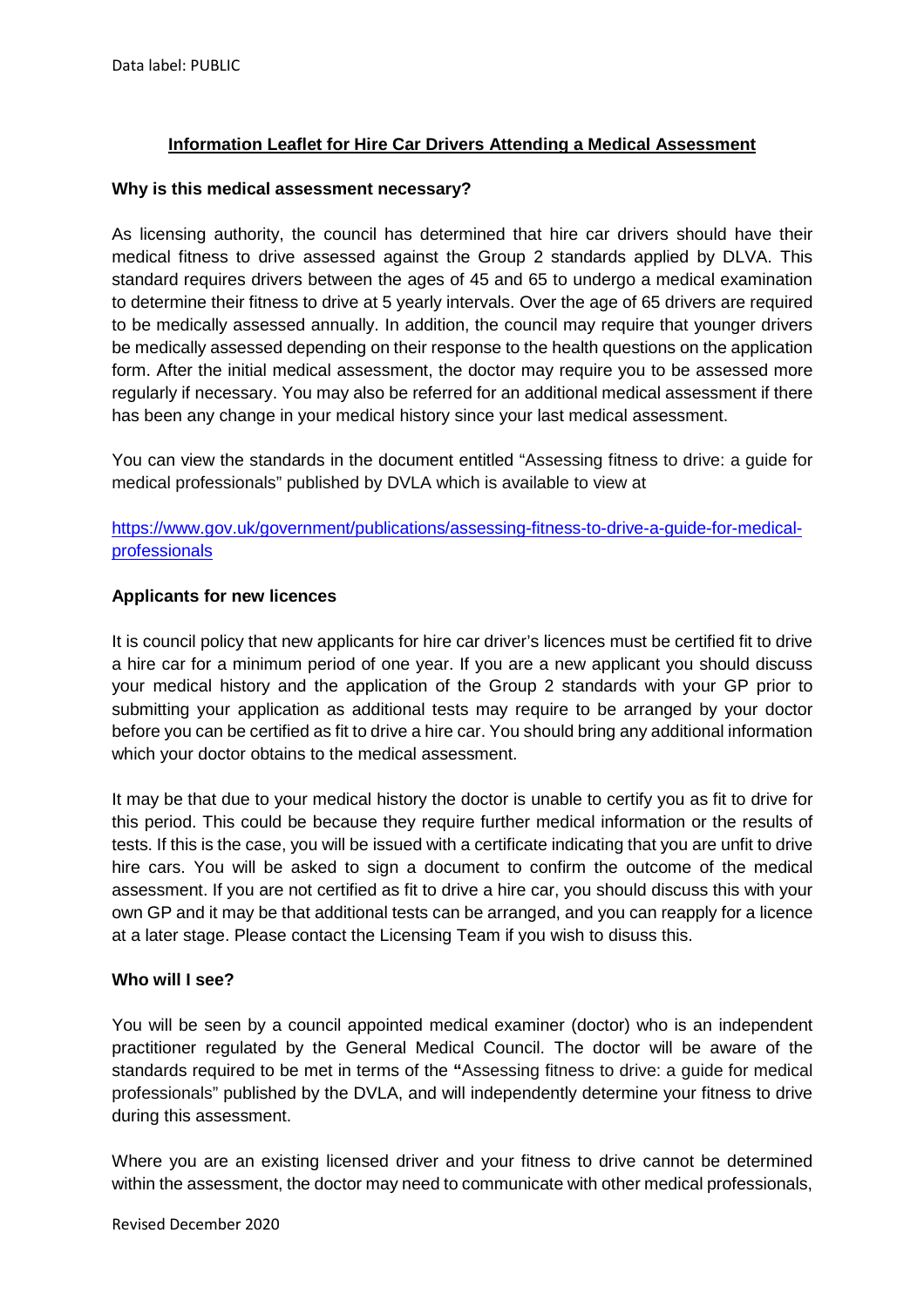e.g. your GP, with your consent to gain further clarification and a further medical assessment may need to be arranged within a few months.

# **Is there anything I need to bring with me?**

- If you wear glasses or contact lenses for driving, you should bring these with you along with a copy of your most recent eye prescription from your optician
- If you have been prescribed any medication you should also bring the items or a copy of your prescription with you
- Existing licence holders must bring their ID badge (with your licence number on it) and taxi or private hire car driver's licence with them. Licences are printed on yellow or pink card. Applicants for new licences should bring either their passport or their DVLA photocard driving licence with them.

**If you do not bring the above items with you to the assessment it cannot be undertaken. If the assessment cannot be undertaken because of a lack of the above items you will require to pay a fee for the wasted appointment before any further appointment can be arranged. Any delay in arranging another appointment may lead to your hire car driver's licence being suspended if your certificate of fitness expires before another appointment can be arranged.** 

Due to covid-19 assessments are being carried out in Glasgow at Optima Health's offices. There is a procedure to access the building as the site is kept locked for safety reasons. See the leaflet from Optima regarding the arrangements for entering the building.

Reception staff will require you to hand them your ID badge and hire car driver's licence (if you are an existing licence holder). Your documents will be returned to you after the assessment if you are certified as fit to drive. Reception staff will also check that you have brought all your medication and glasses/contact lenses and eye prescription if you wear glasses or contact lenses for driving. Applicants for licences will require to produce their ID documents to reception staff.

Please contact the Licensing Team immediately if you will be unable to bring all the above items with you to the appointment.

After you have spoken to reception staff you should take a seat in the waiting area until you are called by the doctor.

You will be required to complete a medical assessment questionnaire prior to the appointment. A copy of this will be emailed to you in advance of the appointment by the provided by the Licensing Team. Please print this out, fill it in and take it with you to the appointment.

## **What will happen during the assessment?**

The doctor will undertake a few tests, namely: -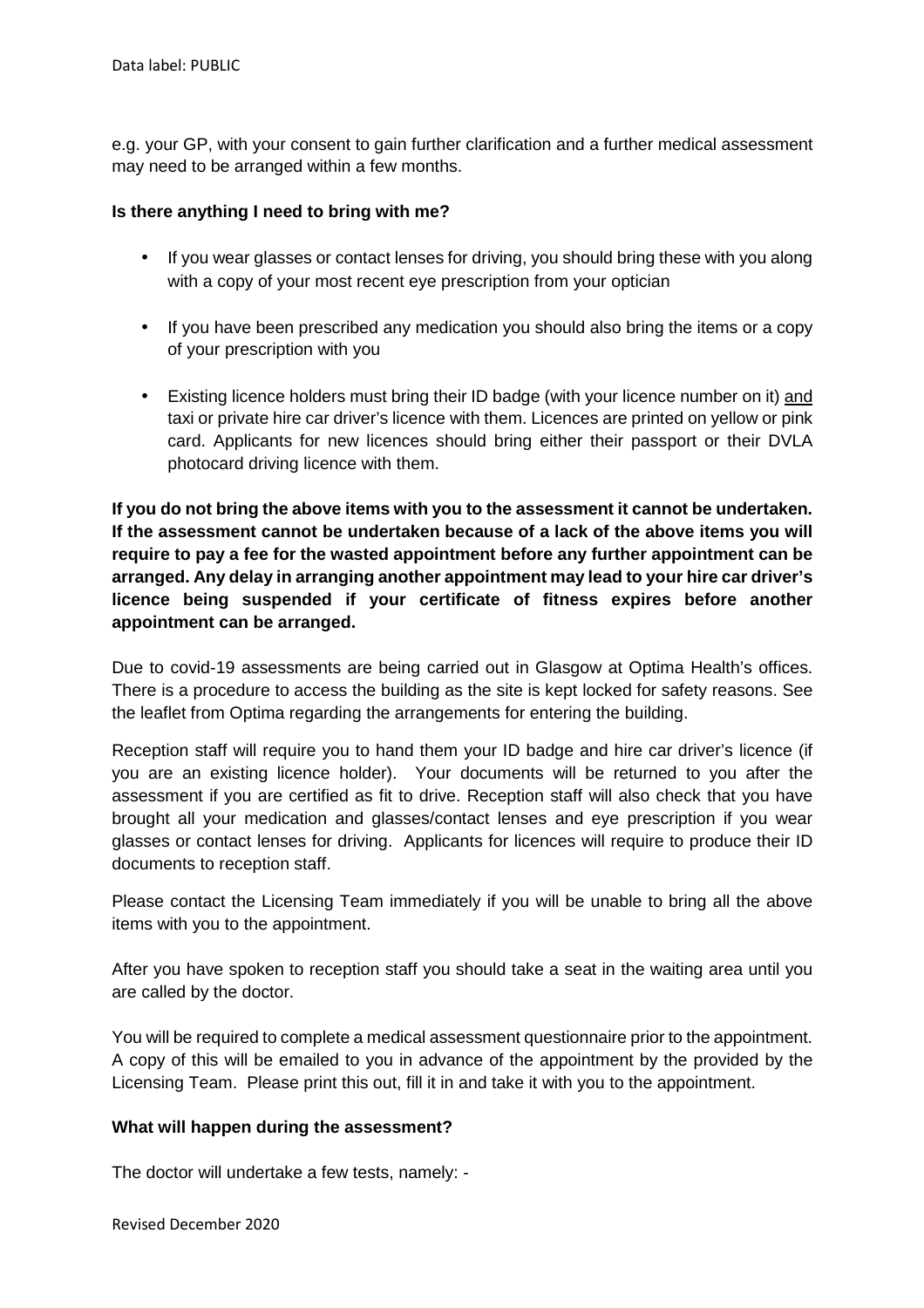- Assess your height and weight,
- Test your eyesight and consider your prescription,
- Measure your blood pressure
- Physical examination as appropriate

Following these tests, the doctor should be able to inform you whether you have been passed as "fit" to drive, or whether further information or tests are required.

You will be asked by the doctor to sign the certificate issued by them which will state how long the certificate will last for.

If you have been certified as fit to drive you should note how long a period you have been certified as fit for and ensure that you undergo another medical examination prior to the expiry of the certificate. You will normally receive 3 months' notice of the expiry of your certificate from the Licensing Team unless your certificate is granted for a short period.

If after these tests the doctor considers that you do not meet the criteria for driving a hire car they will certify you as currently unfit to drive. If you are a licence holder and have been certified as unfit the doctor will explain that you can no longer operate as a hire car driver with immediate effect and will issue you with an information sheet to explain why this is necessary and to advise you what you should do next.

If you have been referred to see the doctor for any other issue, then the appointment content may vary. The doctor will explain any other procedure at the time of the appointment. A GP or specialist report may be required, and you may be asked during the appointment to provide consent for your GP or a specialist to be contacted.

## **How long does an appointment last?**

Most appointments last around 25 minutes. Please ensure you arrive at least 10 minutes before your appointment time to avoid delays.

## **What happens to the result of my assessment?**

The result of your assessment will be provided to the Licensing Team within the council. If you are an applicant for a new hire car driver's licence you will be contacted by the Licensing Team following the assessment regarding your application.

## **What will it cost and what if I cannot attend my appointment or it cannot be carried out**

The cost of the medical examination is covered by your application/licence fee. However, if you cancel the appointment, fail to attend the appointment, or the assessment cannot be carried out because you have not brought all of the documentation and items listed above you are liable to pay a fee in relation to the wasted appointment. Any further appointment cannot